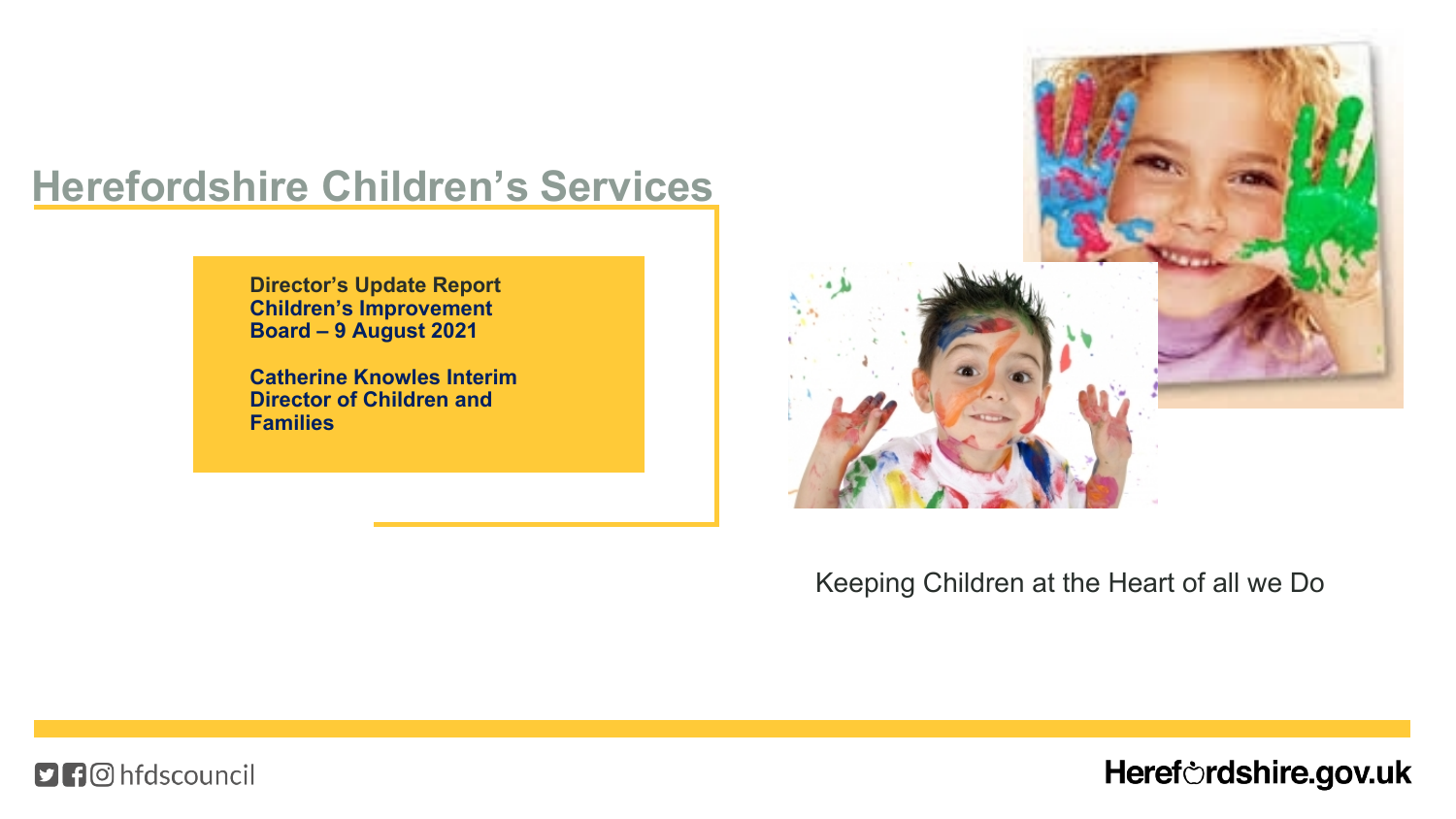## Feedback and Progress to-date

- Ofsted Focused Visit
- Early Help Diagnostic
- Practice Changes
- Audit update
- Next Steps

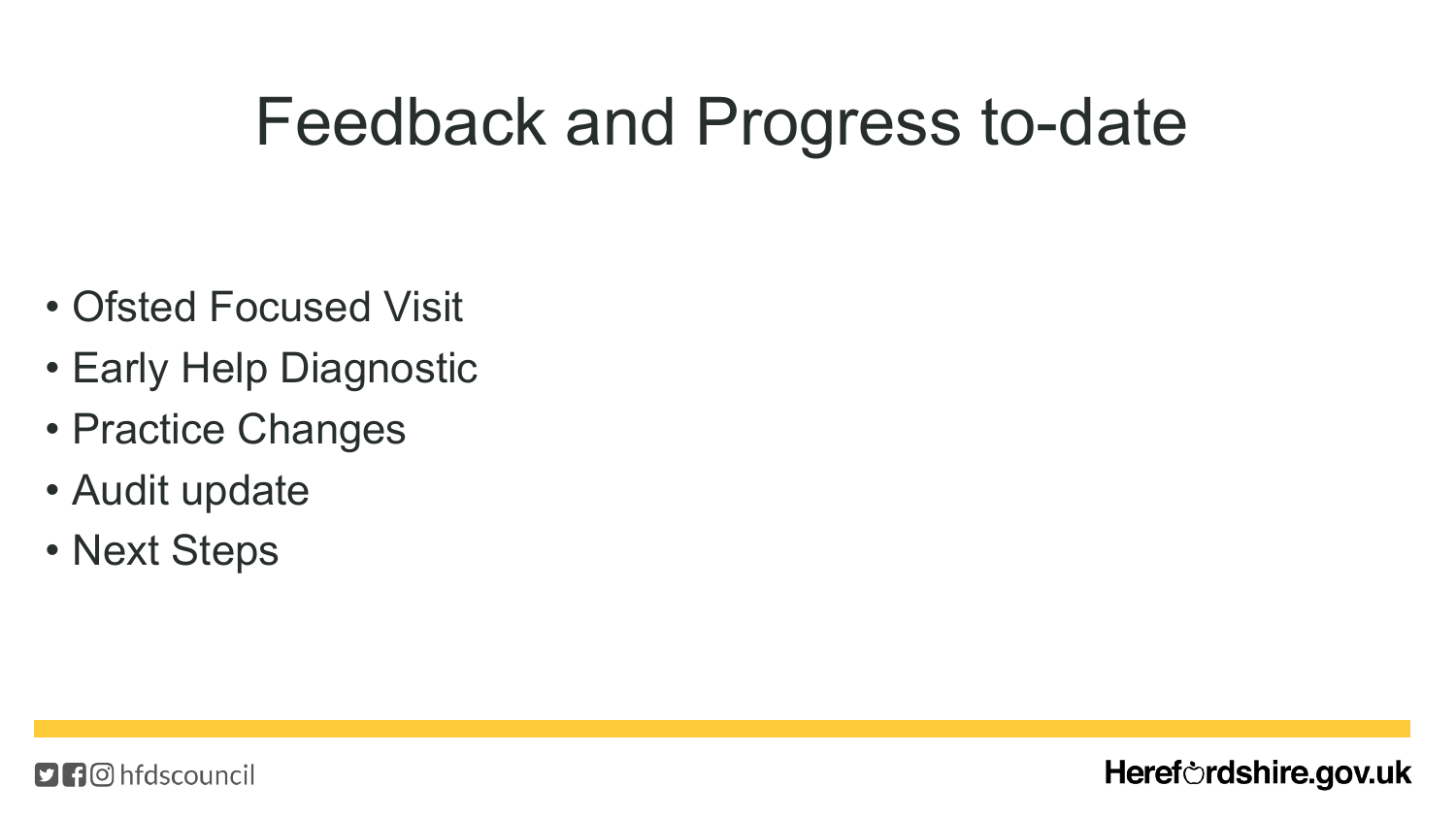## Ofsted Focused Visit

### **Focused visit in July 2021**

Ofsted's focus was on Children in need or subject to a Child Protection Plan and looked at:

- thresholds
- step-up/step-down between children in need and child protection

Heref $\circ$ rdshire.gov.uk

• children on the edge of care

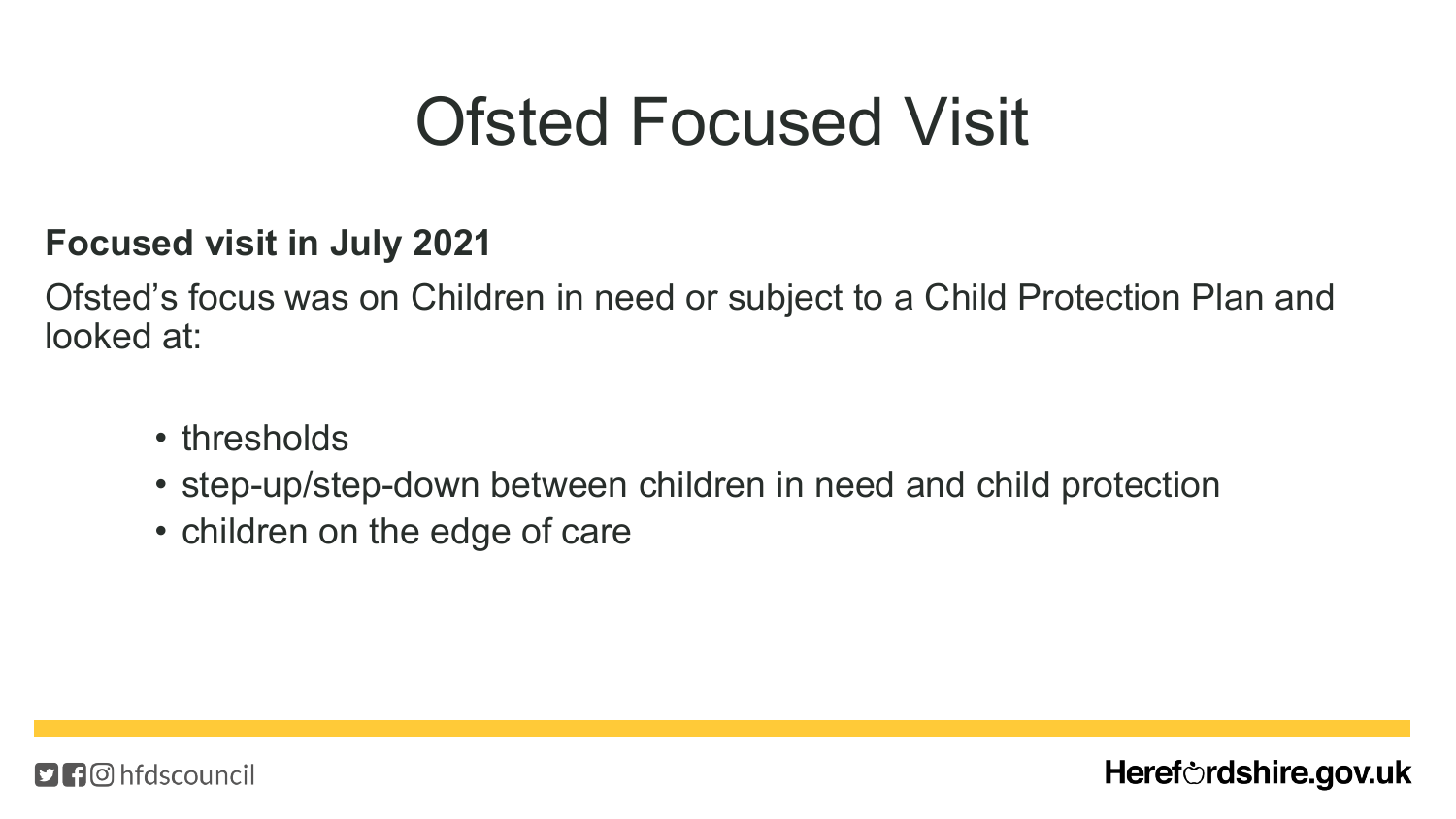# Ofsted Key Findings – Identified Strengths

- We have responded positively to the Covid 19 Pandemic social workers have ensured home visits to vulnerable children.
- Recognised the new leadership team, in place since March 2021, has worked hard including completing a comprehensive critical evaluation of practice across the service.

- Recognised we have accurately identified the necessary priorities for improvement.
- No child was found to be at risk from harm

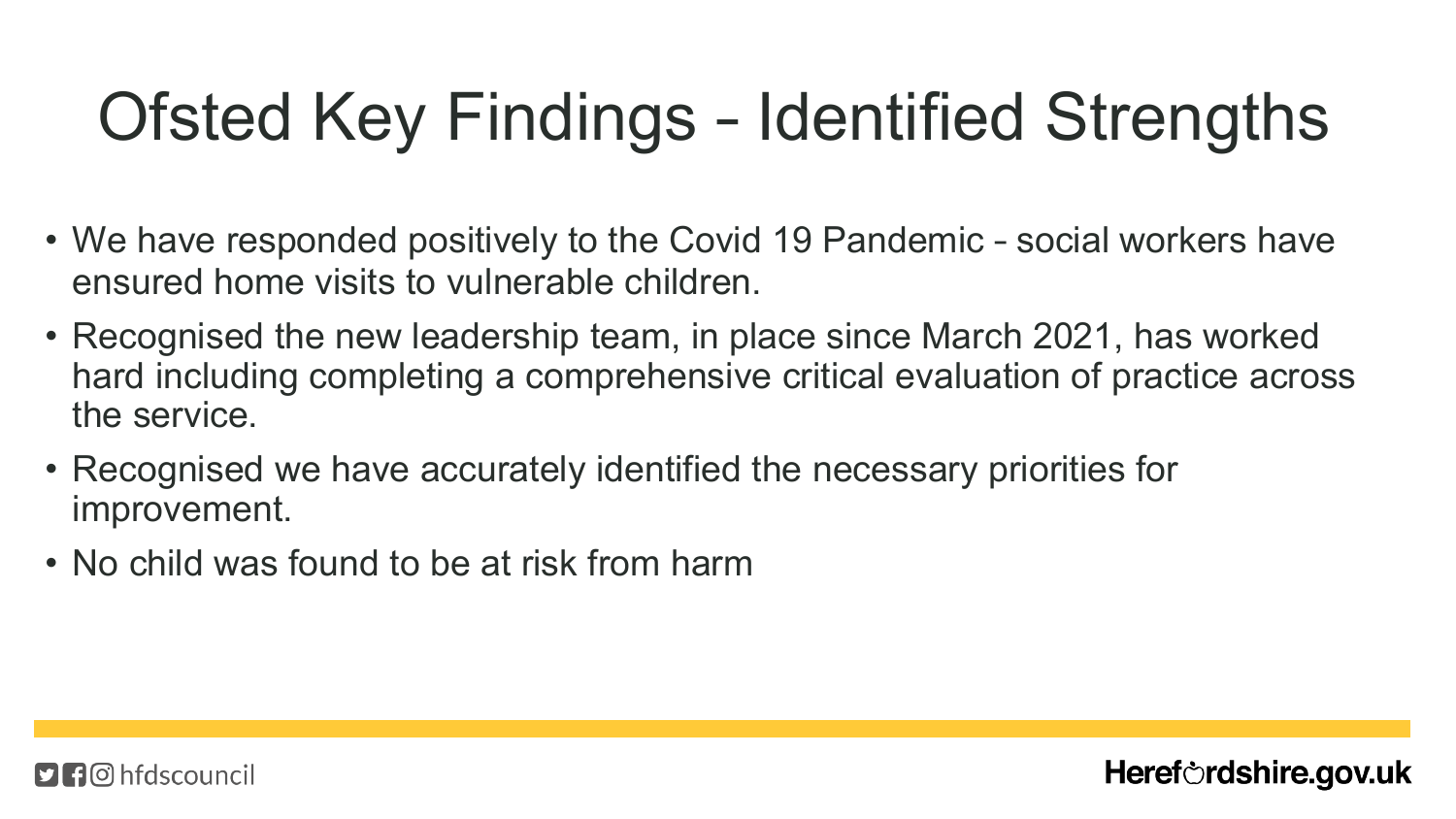## Areas of Strength



- $\triangleright$  A dedicated and committed permanent workforce
- $\triangleright$  The new senior leadership team were listening to the workforce and are child focussed.
- ØProgress is made through regular core groups, support from Family Support Workers is good
- $\triangleright$  There are elements of reflective practice within some supervision records but this is too variable
- $\triangleright$  Overall staff felt supported through the pandemic and risk assessments were being completed for each case and that families were supported throughout.
- $\triangleright$  The new Quality Assurance process has recently improved through the introduction of a collaborate approach; social workers are aware of the audits that are being carried out on all open cases
- $\triangleright$  Step down cases from CP to CIN that were seen were all appropriate

####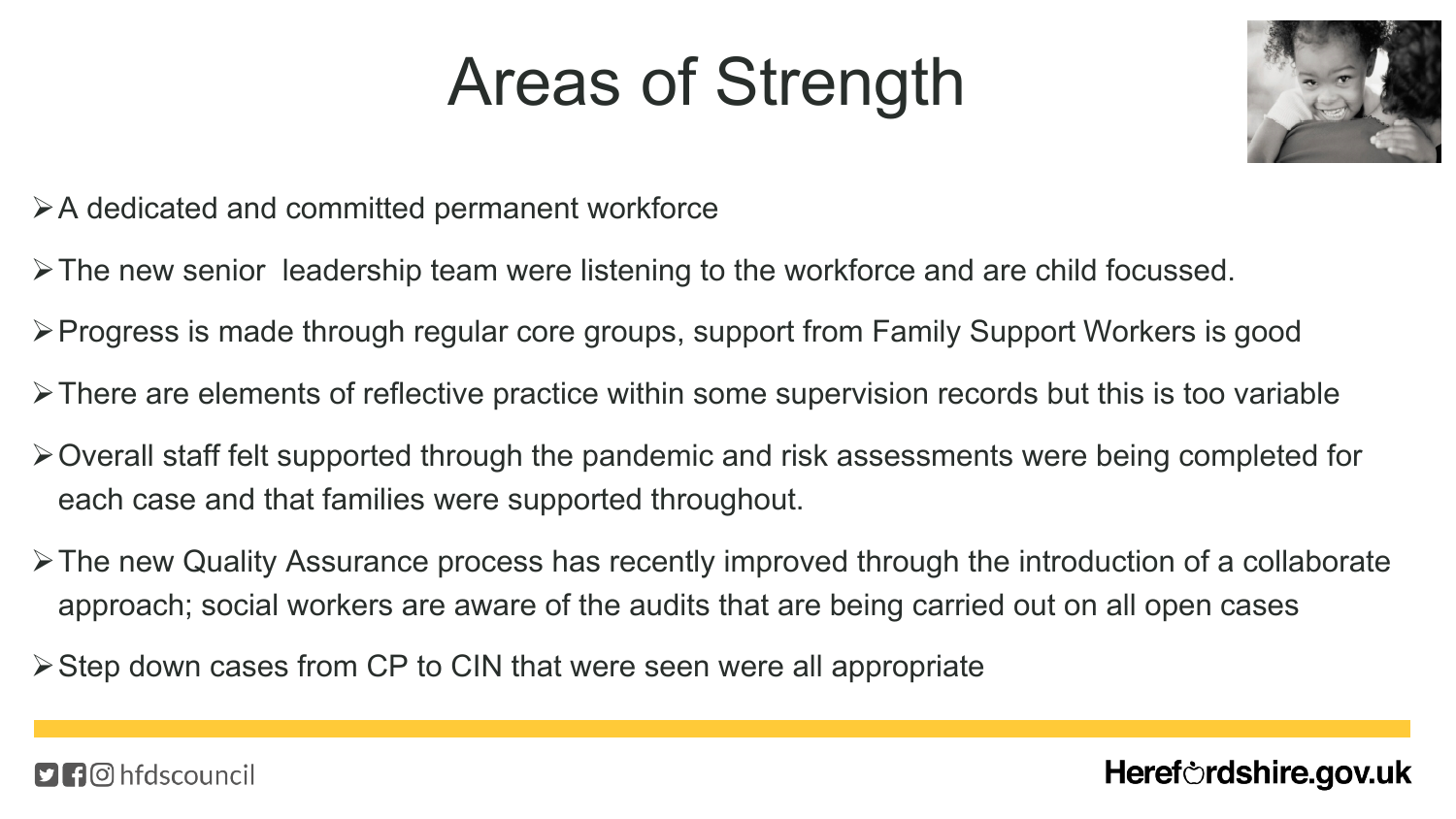## Ofsted – Recognised we have accurately identified our priorities these being:

**Strengthen and develop a sustainable workforce** (including development of a career pathway, recruitment, retention, learning and development).

**Ensuring a consistent and clear management grip** to support quality of practice, in particular, robust, individual case work supervision with Social Work staff (including ensuring compliance and returning to basics in terms of understanding and application of social work practice standards. Underpinned by effective training so that staff can do their jobs effectively).

**Provide performance management and quality assurance**, including strengthening audit activity so that there is a clear line of oversight on the quality of Social Work practice to help understand what actions are needed to take to drive continual social work practice improvement. Whilst repurposing our wealth of performance information moving from data processes to an outcome based evidencing impact of services to children, young people and families.

**Improve assessment of children's needs**, including direct work with children to understand their experiences

**Improve the voice of the child** in case recordings and assessments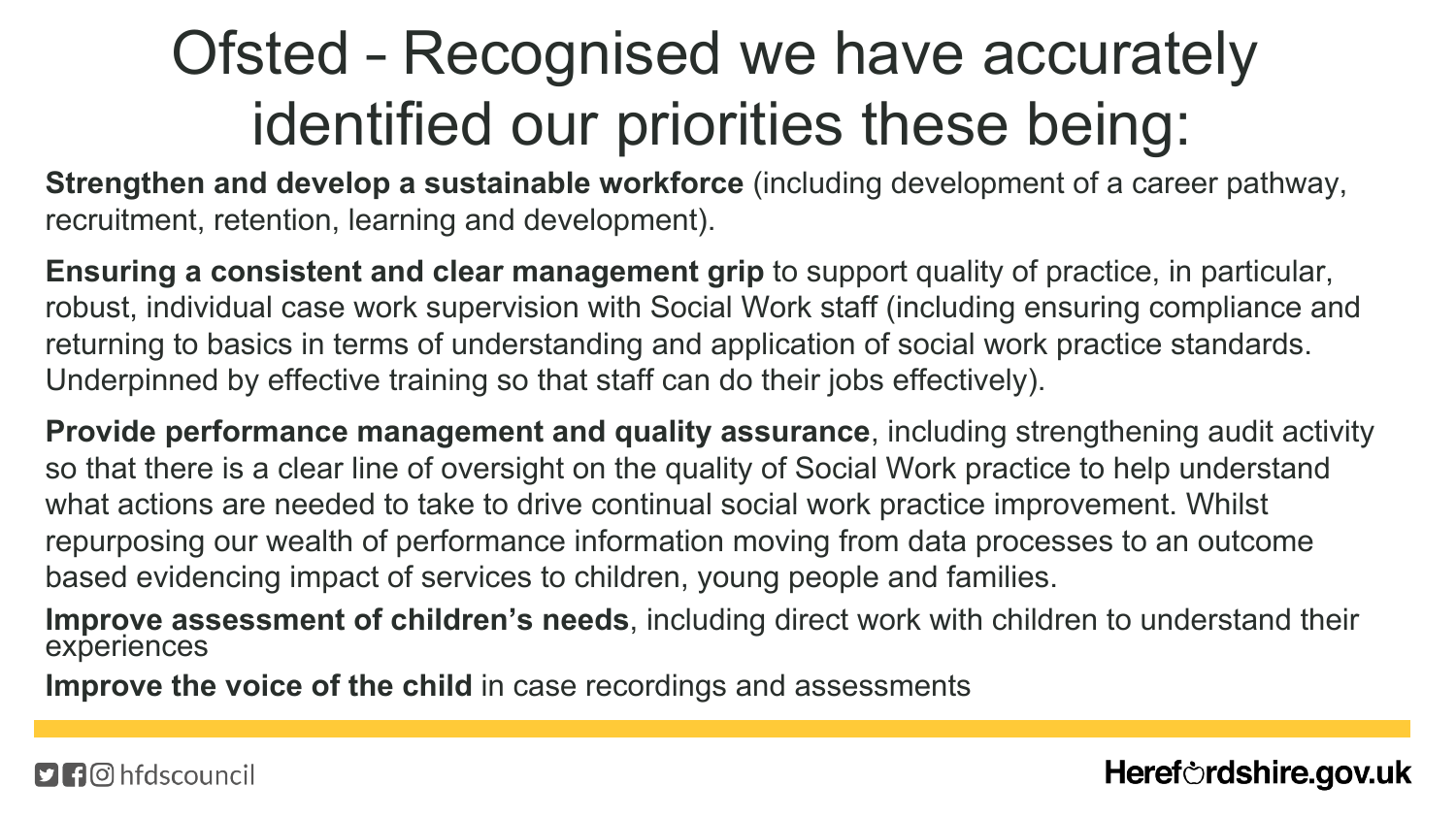# Diagnostic of Early Help

- **Scope of the review…** to examine the effectiveness of the CSC Early Help (EH) service offer for children, young people (C&YP) and their families.
- Overall, the review evaluated four completed audited cases, tracked one of the audited cases and sampled 10 cases, of these: two are judged good; seven judged requires improvement; and six judged inadequate. This means that 86% of cases seen are either inadequate or require improvement (RI).

### **Recommendation:**

A full presentation of the Early Review is presented by Marie McGuiness at the next Improvement board in September

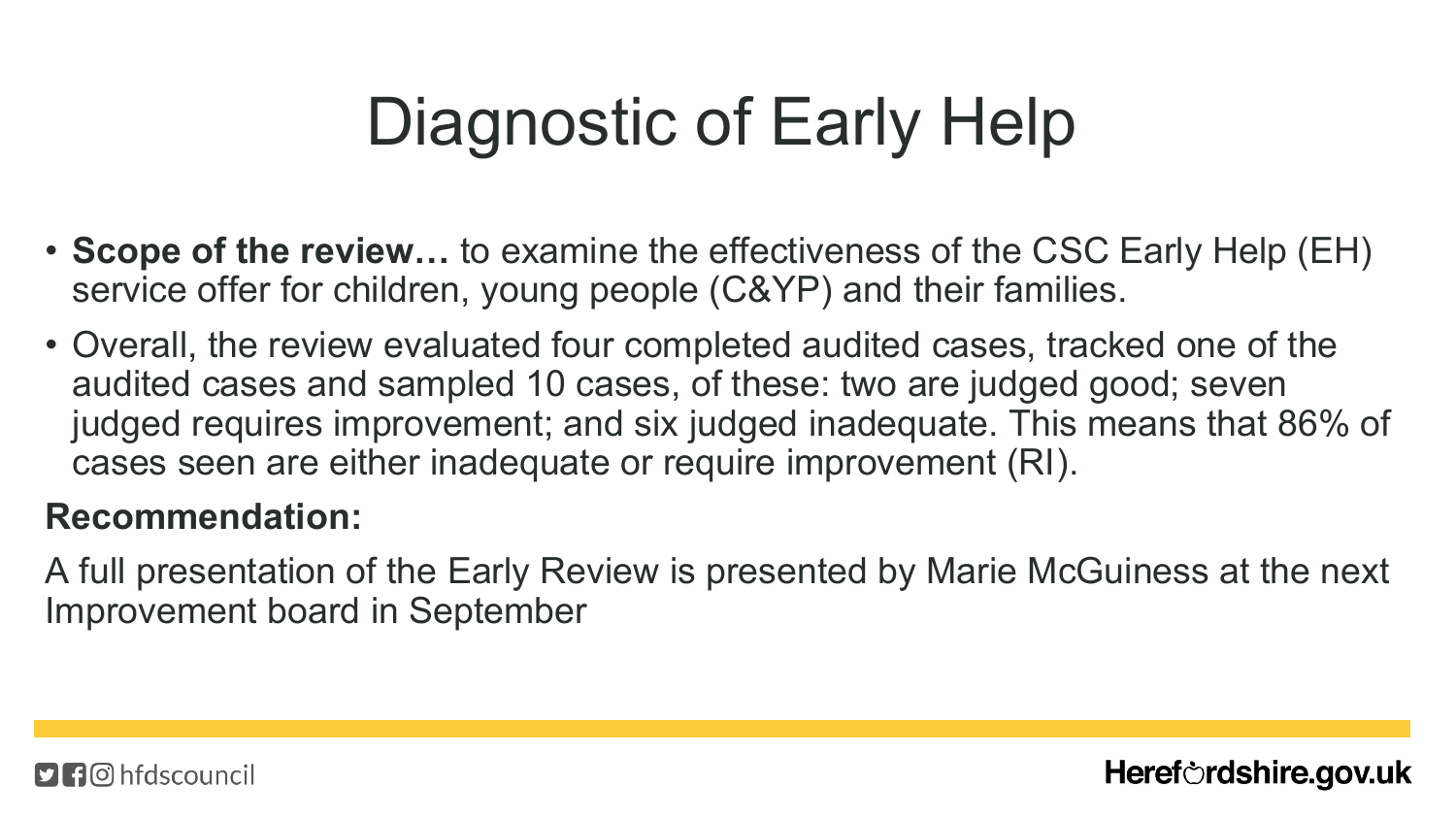### Practice Changes Introduced - Case Panels

| <b>Name of Panel</b>                                | <b>Frequency of Panel</b>                                                                                                                                          |
|-----------------------------------------------------|--------------------------------------------------------------------------------------------------------------------------------------------------------------------|
| <b>Access to Resources Panel (AO)</b>               | Weekly, Monday 2:00pm - 4:30pm<br>Housing Pathways is incorporated in to the Access to Resources Panel and is<br>heard every $4th$ week (Monday 2:00pm $-$ 4:30pm) |
| PLO Panel & Care Proceedings Panel (HOS CP CIN)     | Bi Weekly, alternating between PLO & Care Proceedings Panel, Tuesday's<br>$2:00 \text{pm} - 4:00 \text{pm}$                                                        |
| <b>Legal Gateway Panel (SL)</b>                     | Weekly, Wednesday, 9:30am - 12:00pm                                                                                                                                |
| <b>Permanency Panel (HOS Children looked After)</b> | Fortnightly, Thursday, 2:30pm - 4:30pm                                                                                                                             |
| <b>Best Care Best Value Review Panel (CK)</b>       | Last Wednesday of Every Month $-2:00 \text{pm} - 4:00 \text{pm}$                                                                                                   |

**DA**<sup>O</sup> hfdscouncil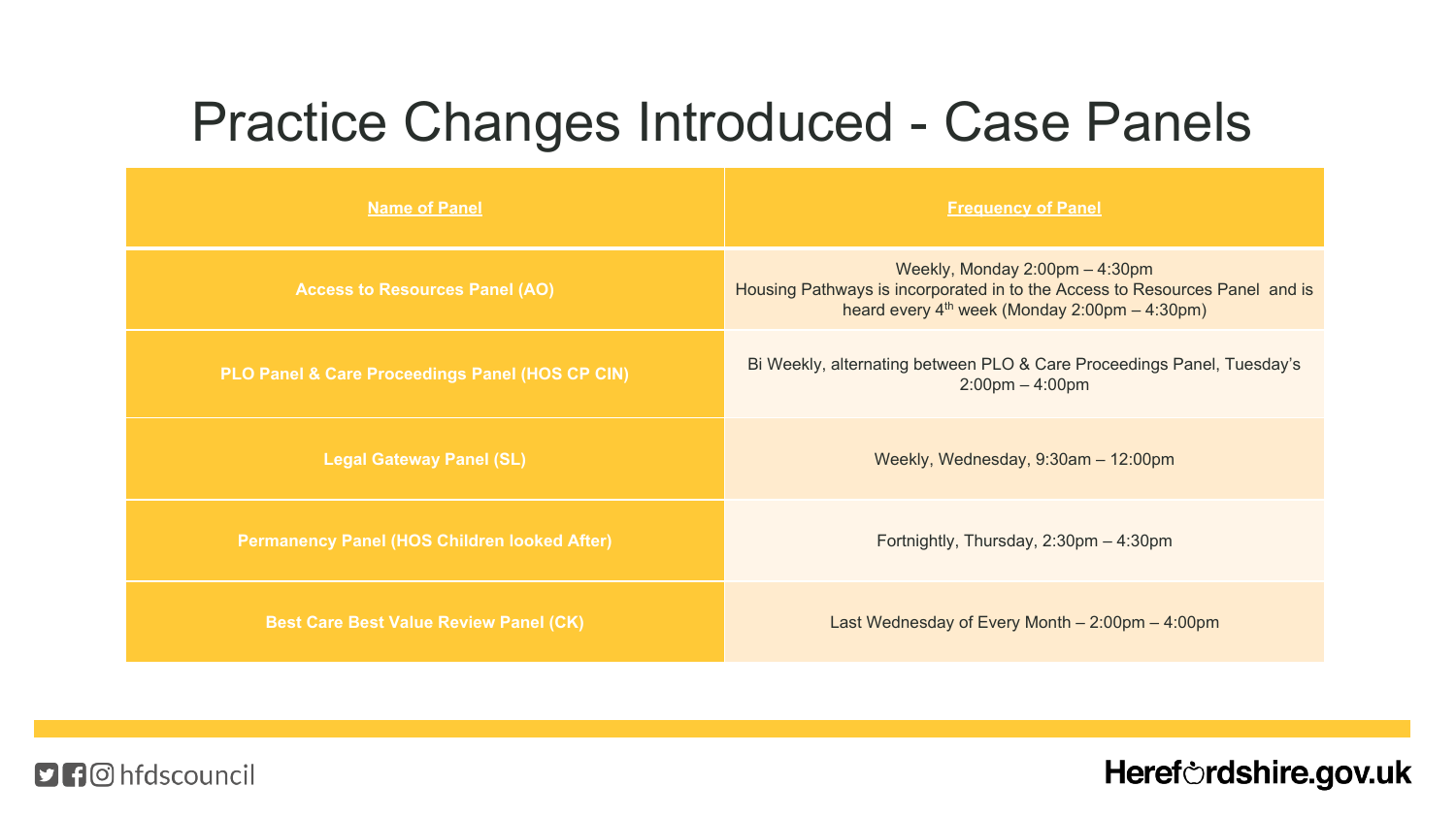### Practice Changes Introduced - 'Need to know' case notification process



Heref $\circ$ rdshire.gov.uk

####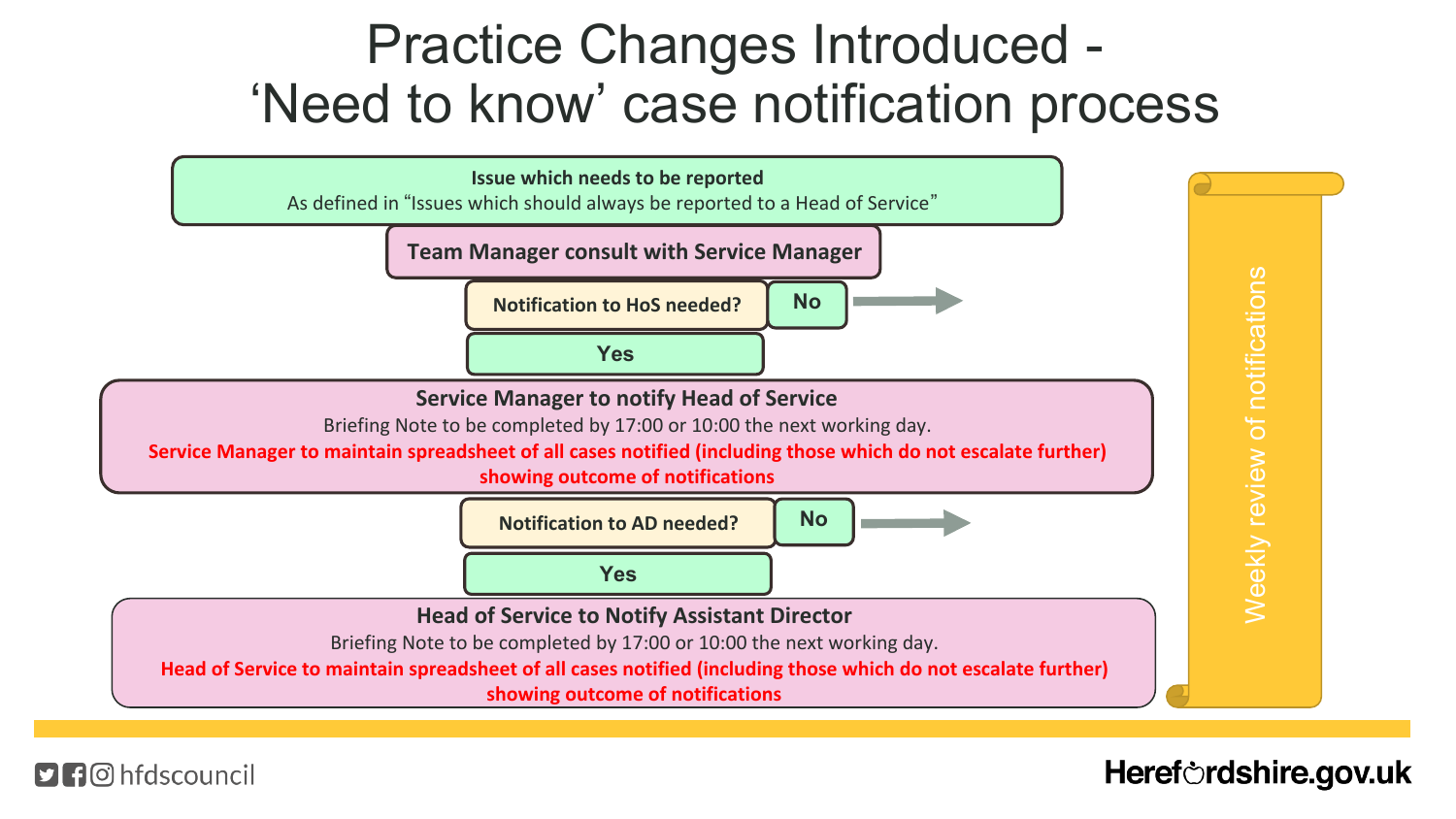### Practice Changes Introduced 'Need to know' case notification process



Heref $\circ$ rdshire.gov.uk

####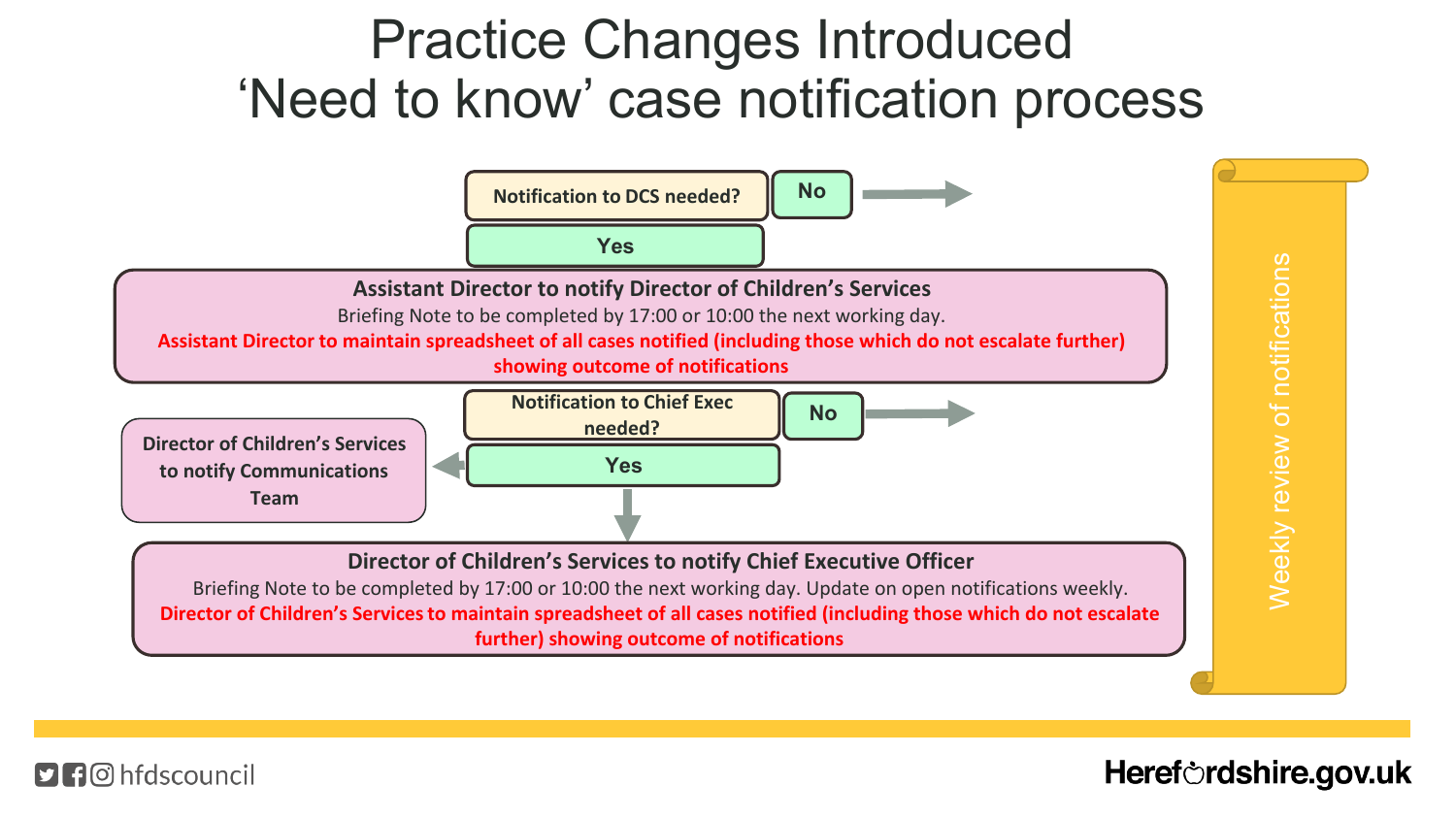## **Audit Update – Week 4 (week ending 23 July 2021)**

- The early help audits have now begun.
- To date auditors have undertaken staff surgeries on 146 children's cases and identified 31 (21%) cases for closure and 18 (12%) cases for transfer. There remains a further 227 cases to consider.
- Auditors continue to liaise with workers and managers, where possible, prior to any escalation to clarify information, and they continue to discuss audits with workers prior to confirming actions to ensure that there is full understanding of work undertaken and recognition of activity.

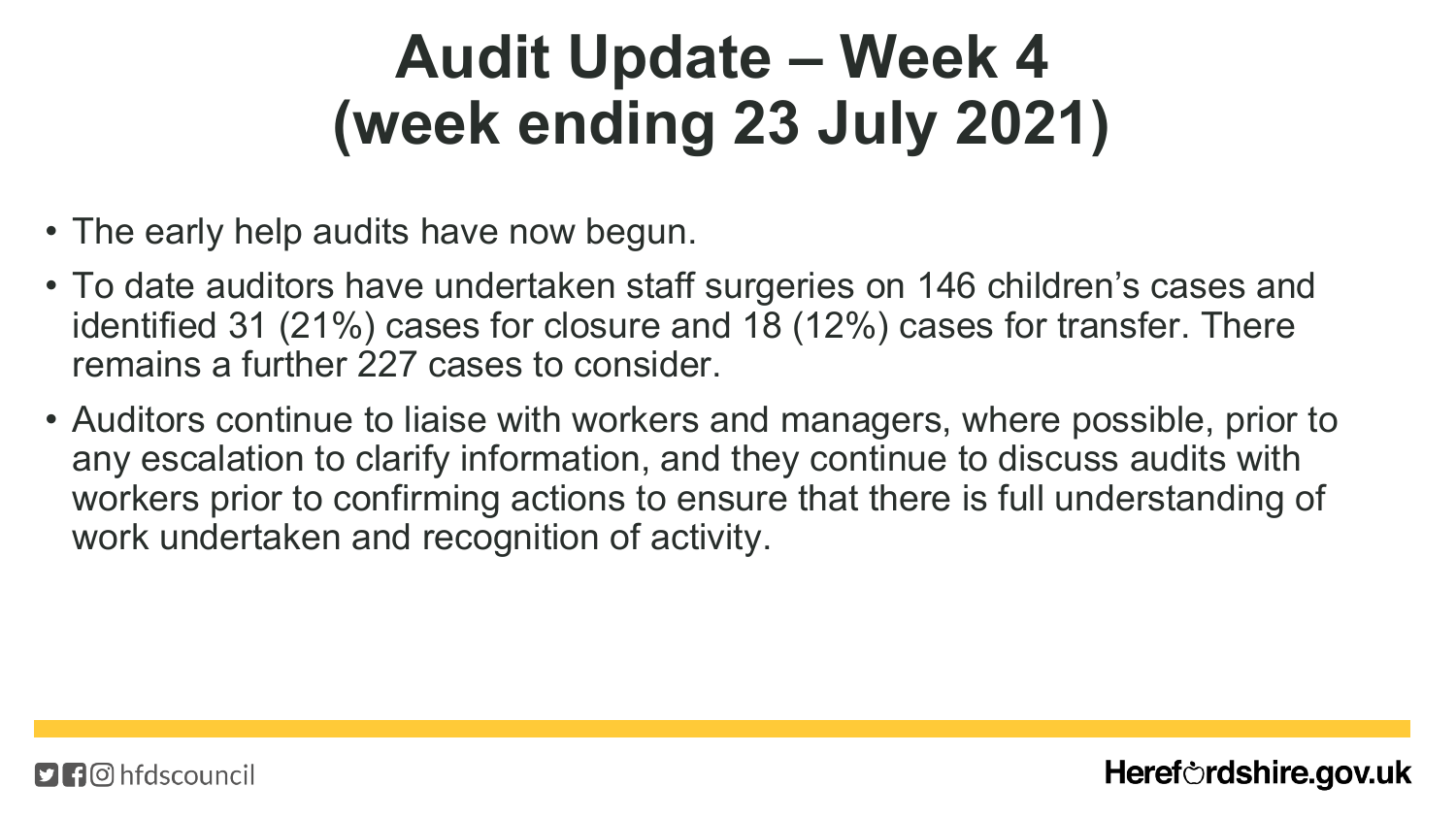## **Themes - identified to date**

#### **Strengths**

- Some work in MASH is good
- There is good management direction seen for MASH workers with specific activity
- Some positive Emergency Duty team (EDT) work identified
- Good work seen by family support workers with children
- CWD cases evidence good child focussed work were support is the focus of interventions

#### **Challenges**

- Recording protocols across system are confusing and inconsistently applied
- Inconsistency in approaches leads to lack of clarity of functions and roles
- Risk management and thresholds are not consistently applied e.g. single issue focus
- Signs of safety processes not leading to outcomes or plans e.g. identify risks but then no actions to alleviate them
- Lack of challenge/ professional curiosity
- Lack of consideration of historical information whether internal or OLA e.g. chronologies only focus on current episode
- Systems process issues has identified potentially 4 front doors namely Calls come in to the Communications Hub who then can send it to either MASH, Domestic Abuse Hub or Early Help Hub – this is being addressed and the system simplified to communications hub straight to Childrens Social Care (MASH) who makes the correct pathway decision

#### **f** © hfdscouncil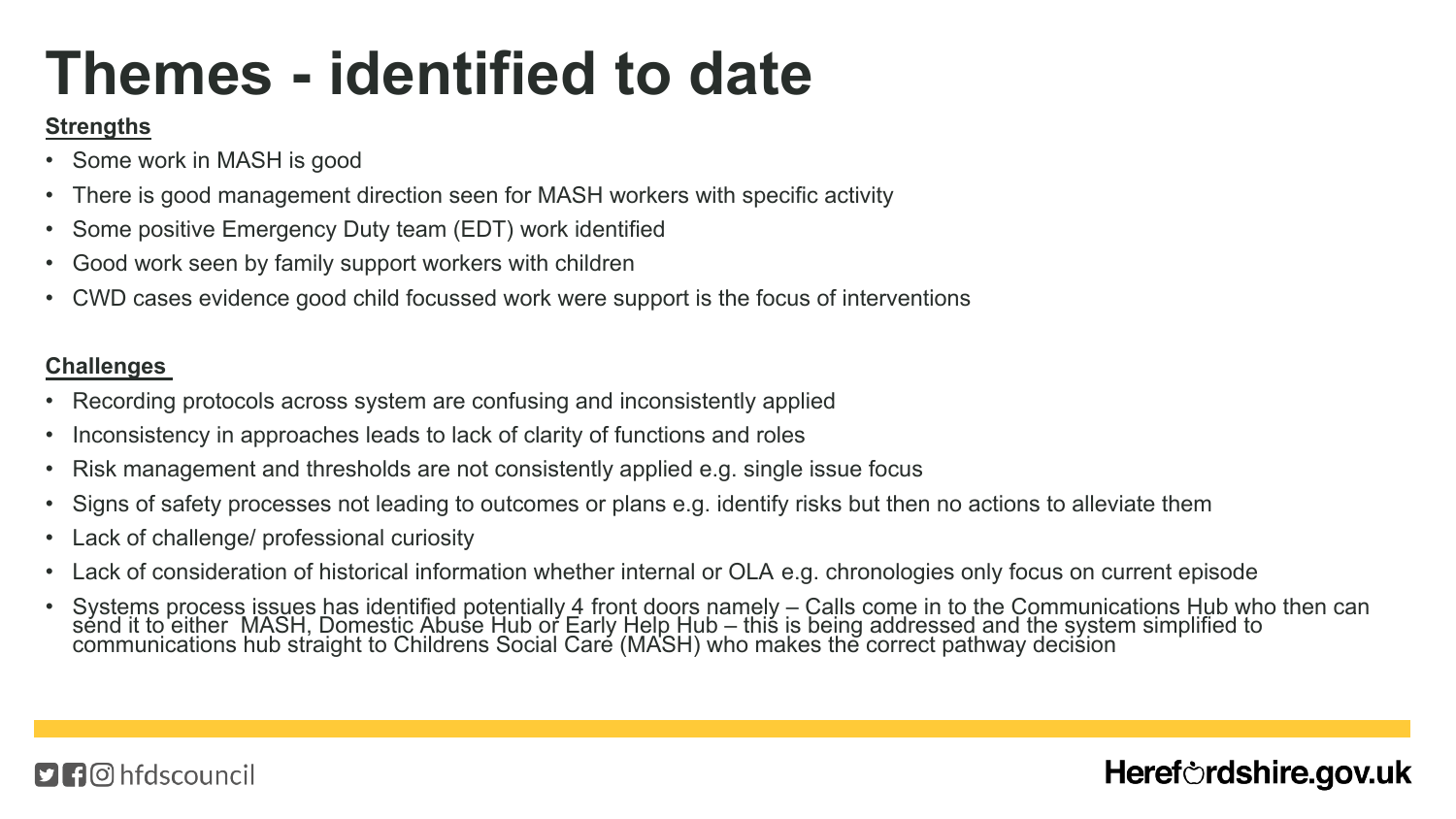### Recent Events and Next Steps

#### **Management Away day (Tuesday 4 August) – Key messages**

As a group we have generated a clear understanding of the key actions for our improvement journey, which will enable us to develop quality, child focused practices throughout children services. Whilst valuing our staff and ensuring that we are responsive in relation to professional and personal support.'

We used our priority action plan as a basis for developing service planning approach as follows:

- A template for service planning has been provided to ensure uniformity
- We are confident that most of what is in the plan and relevant to operational services will be captured
- Service plans are being developed by Head of Service' to be submitted to Assistant Director's for quality assurance by end of August
	- Service Manager's will develop their service plan together with their respective Team Managers
	- Each Service Manager will then produce a service plan for their area and each Team Manager will develop a Team Plan
- In early September Assistant Director's will arrange away days with there SMs TMs to do further work on their plans

#### **Performance Data**

• Performance data that team and service managers want to see on a weekly basis is being reviewed and will be developed to meet their requirements and more importantly demonstrate qualitative and quality of data against the improvement plan.

Heref $\circ$ rdshire.gov.uk

#### **Team Building**

• Feedback from the day was positive; it was a fantastic opportunity to meet together and develop as a team

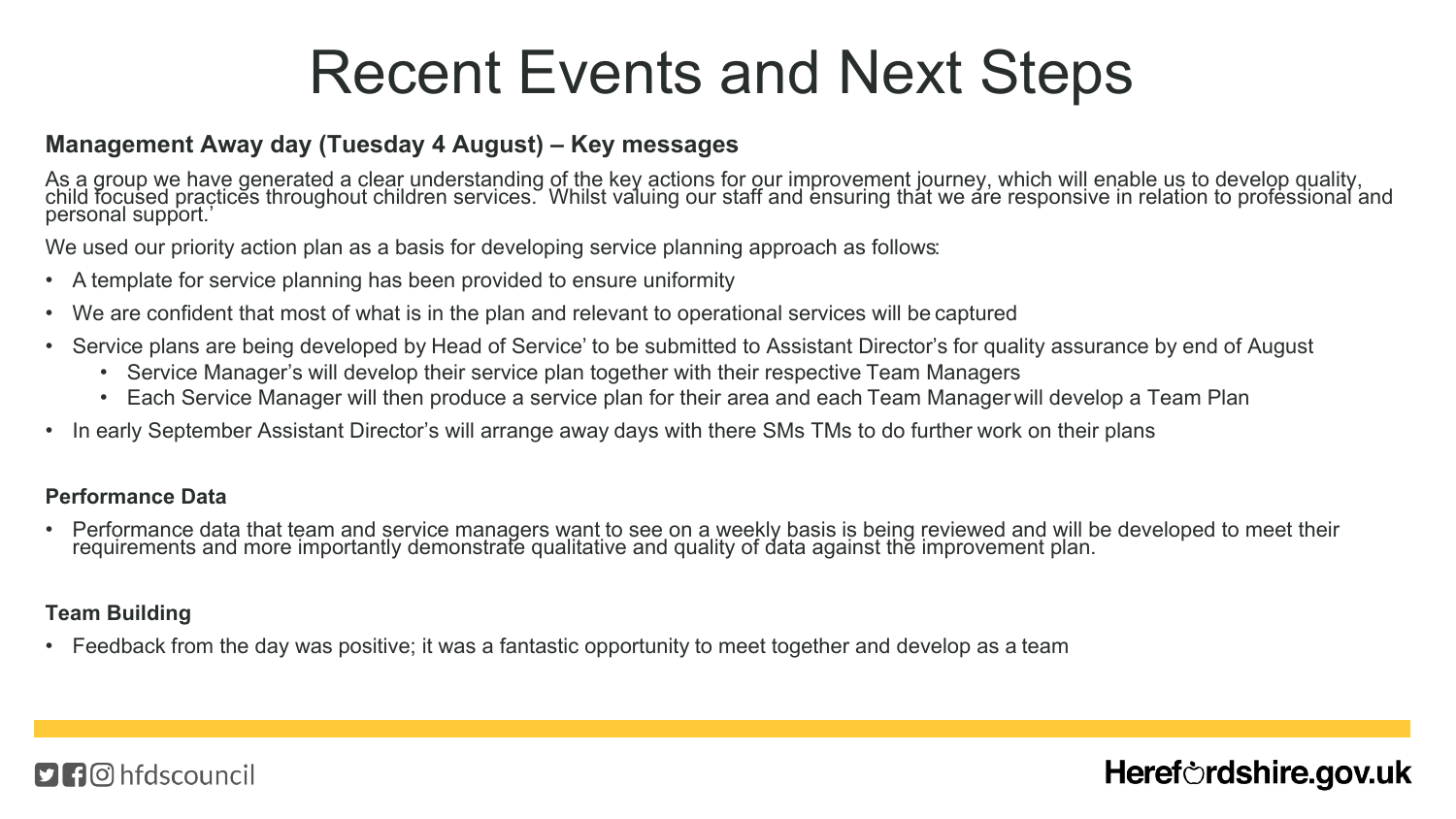## Next Steps – Staff Development Programme

#### **Core Skills for Practitioners**

A five day course that progresses through the child's journey from early identification of need through to statutory intervention – from Early Help to Permanence

It is suitable for Support workers, Social workers, ASYEs and Senior Practitioners from Children's Services including Early Help.

This ensures that all staff are au fait with the relevant processes and required standards for intervention

- **Day 1**: Relationship based, empathic practice, effective communication skills, working effectively with resistance, critical thinking skills, planning home visits, ethical dilemmas and ethical decision making.
- **Day 2**: The application of social work theory and intervention when undertaking assessments including assessing and managing change. Formulating a hypothesis, undertaking an analysis and developing an outcome focused /measurable support plan using SMART principle; evidencing and capturing the Voice of the child.
- Day 3: Child Protection, signs and symptoms of abuse, neglect and brain development, Section 47 enquiries/investigation; undertaking risk assessments and attending the initial Child Protection conference.
- **Day 4**: Children Act 1989, legal threshold and internal legal planning processes, Public Law Outline; placement choices and parental responsibility, permanency planning and Care Planning, Placement and Review regulations.

Heref $\circ$ rdshire.gov.uk

**Day 5**: Course Skills session including, court reports, processes, protocols and personnel, rights of audience; various courts and jurisdiction.

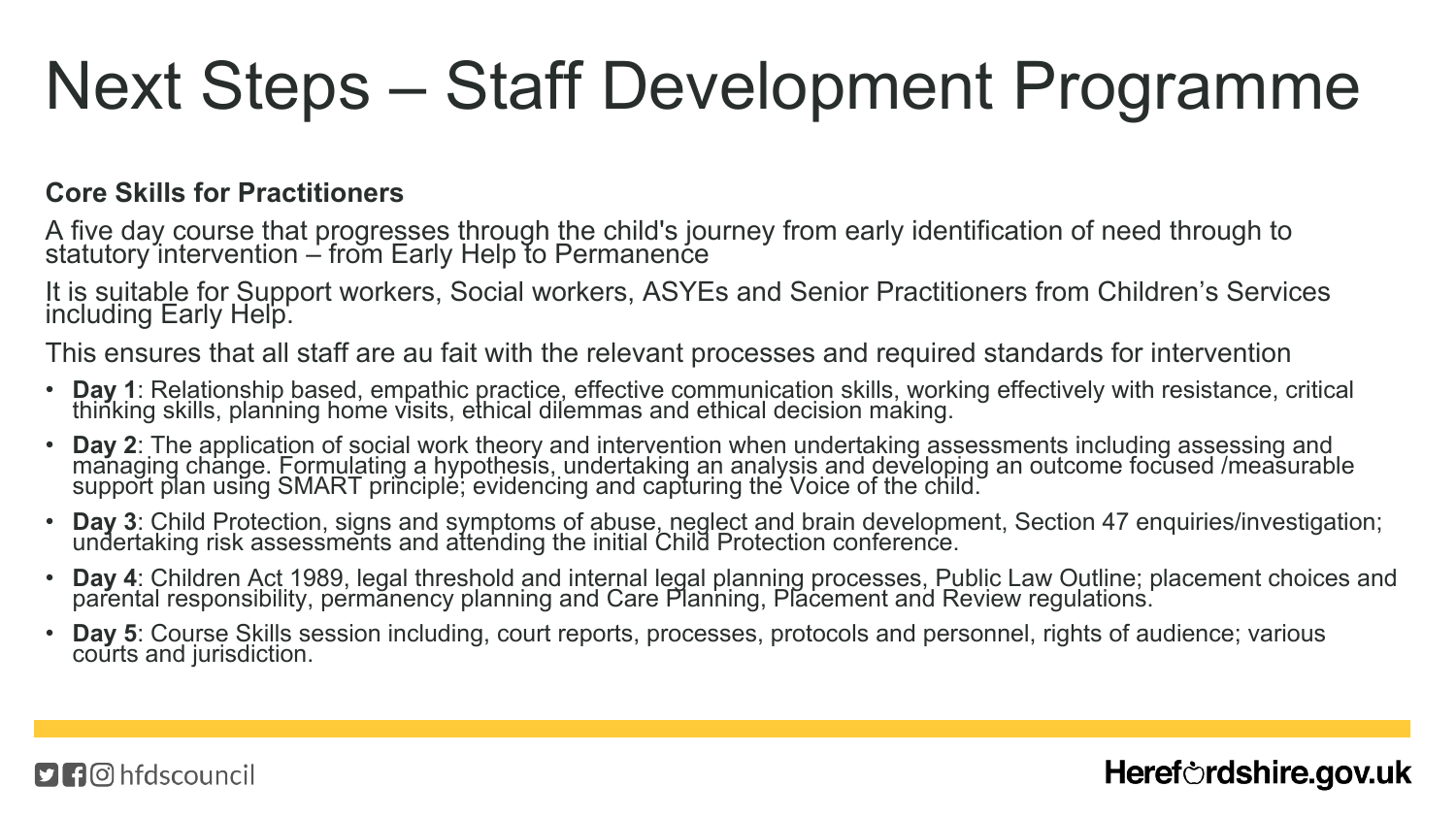## Next Steps – Management Development Programme

#### **Core skills for managers**

The course is very practical and provides delegates with strategies and tools which they can immediately implement to support them in becoming more effective in their managerial role.

It takes delegates through their managerial journey: from managing the transition from Practitioner to Manager, mănaging themselves, their teams and individuals within the teams and effectively managing a change process.

**Module 1: Managing the Transition from Practitioner to Manager** including managerial analysis; impact of style and identification of core activities

**Module 2: Managing Self** including time management strategies – including time management strategies, effective delegation and prioritization; assessing managerial risks including managing high caseloads and evidencing clear managerial decision making processes

**Module 3: Managing in Groups and Teams** – including management styles and when to use them, team dynamics; role of the leader and use of different leadership styles

**Module 4: Managing Individuals including developing coaching programmes** – including developing coaching programme; motivation of staff; recording and use of reflective supervision techniques

**Module 5: Managing Change/Service Development** – Implementation of change; devise and monitor implementation plans and review of milestones

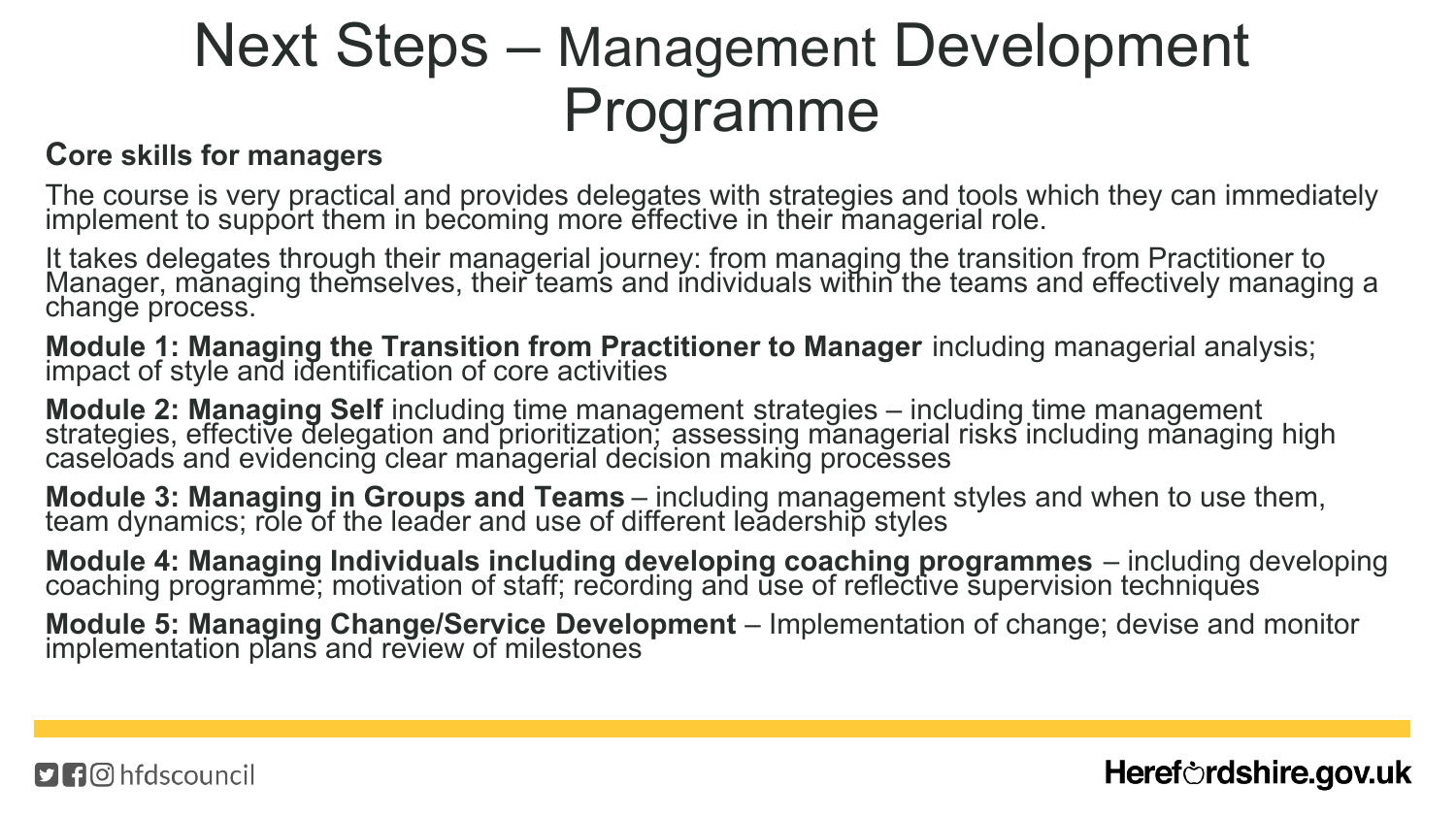# Next Steps – Learning Workshops

As well as scoping the training above e are developing the following bite size workshops for TM's and practitioners to be delivered August – September. These include:

- $\checkmark$  Quality and content of court evidence and planning and organisation to meet timescales
- $\checkmark$  Contact referral assessment planning and review